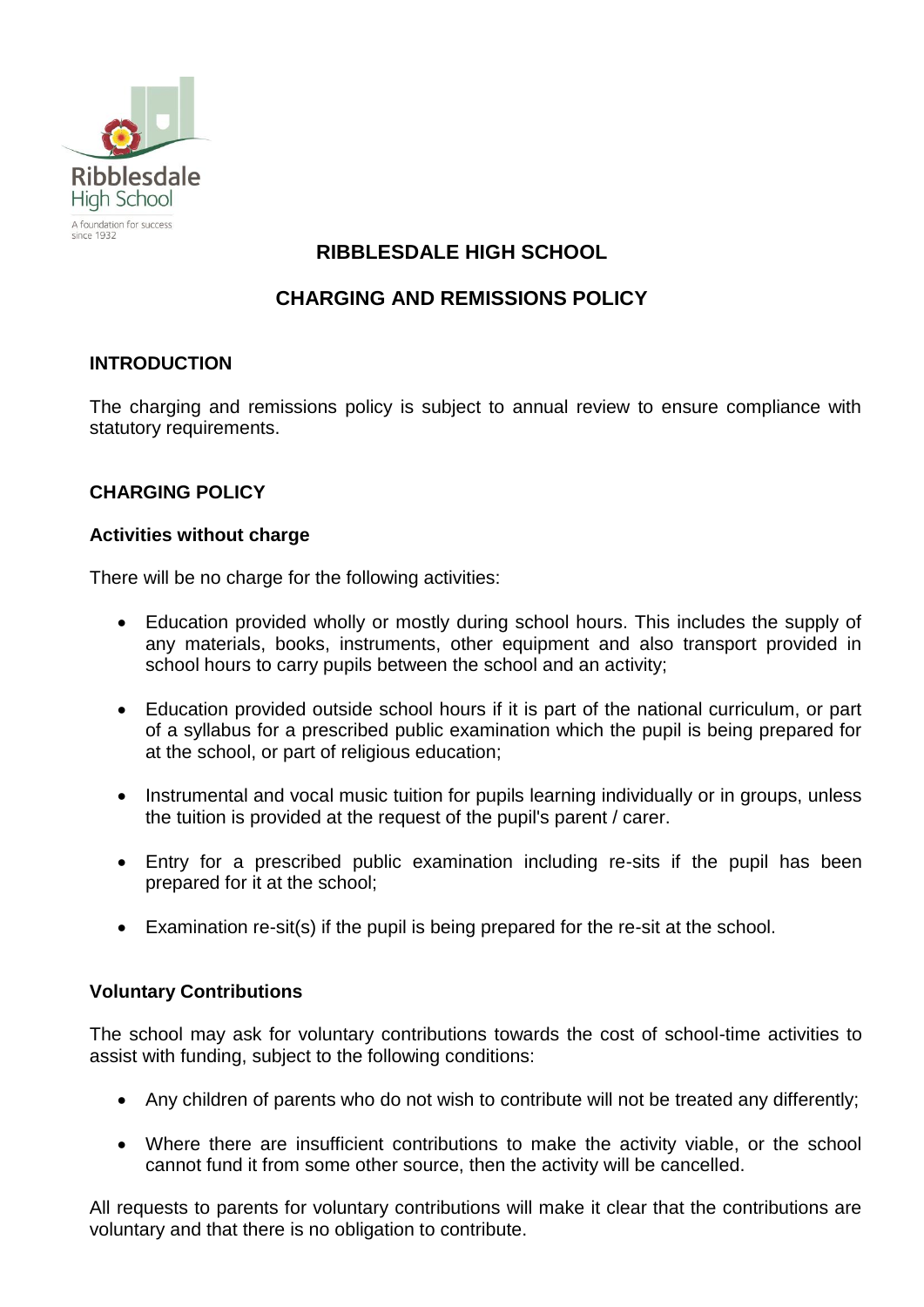## **Chargeable Activities**

The school may recover the full costs of the following activities but charges will not exceed actual cost:

- Any materials, books, instruments, or equipment, where the child's parent wishes him/her to own them;
- Optional extras (see below);
- Music and vocal tuition, in limited circumstances. (See Appendix B);
- Certain early years provision (see the Education (Charges for early years provision) regulations 2012);
- Community facilities. (See s27 education act 2002).

## **Optional Extras**

Charges may be made for some activities which are detailed below:

- Education provided outside of school time that is not:
	- part of the national curriculum;
	- part of a syllabus for a prescribed public examination that the pupil is being prepared for at the school;
	- part of religious education.
- Examination entry fee(s) if the registered pupil has not been prepared for the examination(s) at the school;
- Transport (other than transport that is required to take the pupil to school or to other premises where the local authority/governing body have arranged for the pupil to be provided with education);
- Board and lodging for a pupil on a residential visit (subject to remission arrangements)
- Extended day services offered to pupils (for example breakfast club, after-school clubs, tea and supervised homework sessions where this is run under the responsibility of the governing body).

(Note: schools may wish to attach a schedule of current charges as an appendix to the policy)

In calculating the cost of optional extras an amount may be included in relation to: